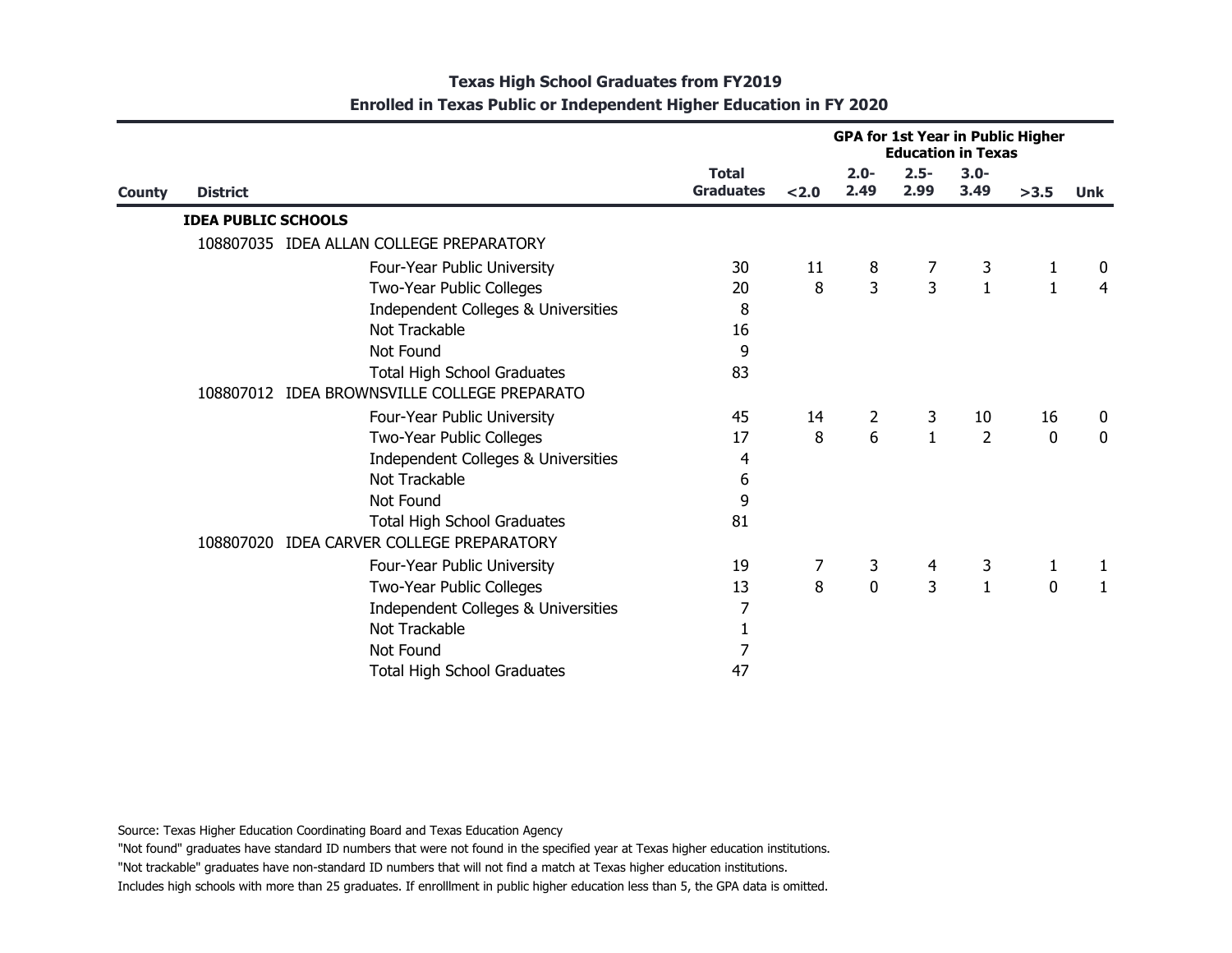| <b>County</b> |                 |                                            | <b>GPA for 1st Year in Public Higher</b><br><b>Education in Texas</b> |       |                 |                 |                 |                |              |
|---------------|-----------------|--------------------------------------------|-----------------------------------------------------------------------|-------|-----------------|-----------------|-----------------|----------------|--------------|
|               | <b>District</b> |                                            | <b>Total</b><br><b>Graduates</b>                                      | < 2.0 | $2.0 -$<br>2.49 | $2.5 -$<br>2.99 | $3.0 -$<br>3.49 | >3.5           | <b>Unk</b>   |
|               |                 | 108807001 IDEA COLLEGE PREP                |                                                                       |       |                 |                 |                 |                |              |
|               |                 | Four-Year Public University                | 59                                                                    | 19    | 9               | 9               | 7               | 13             | 2            |
|               |                 | Two-Year Public Colleges                   | 18                                                                    | 11    | $\overline{2}$  | $\mathbf{1}$    | $\mathbf 0$     | 3              | $\mathbf{1}$ |
|               |                 | Independent Colleges & Universities        | 1                                                                     |       |                 |                 |                 |                |              |
|               |                 | Not Trackable                              | 0                                                                     |       |                 |                 |                 |                |              |
|               |                 | Not Found                                  | 6                                                                     |       |                 |                 |                 |                |              |
|               |                 | <b>Total High School Graduates</b>         | 84                                                                    |       |                 |                 |                 |                |              |
|               |                 | 108807010 IDEA COLLEGE PREP WESLACO        |                                                                       |       |                 |                 |                 |                |              |
|               |                 | Four-Year Public University                | 54                                                                    | 19    | 11              | 11              | 8               | 5              | 0            |
|               |                 | Two-Year Public Colleges                   | 31                                                                    | 19    | $\overline{2}$  | 3               | $\mathbf{1}$    | 6              | $\mathbf 0$  |
|               |                 | Independent Colleges & Universities        | $\overline{2}$                                                        |       |                 |                 |                 |                |              |
|               |                 | Not Trackable                              | 5                                                                     |       |                 |                 |                 |                |              |
|               |                 | Not Found                                  | 8                                                                     |       |                 |                 |                 |                |              |
|               |                 | <b>Total High School Graduates</b>         | 100                                                                   |       |                 |                 |                 |                |              |
|               |                 | 108807007 IDEA COLLEGE PREPARATORY ALAMO   |                                                                       |       |                 |                 |                 |                |              |
|               |                 | Four-Year Public University                | 40                                                                    | 16    | 4               | 12              | 3               | 5              | 0            |
|               |                 | Two-Year Public Colleges                   | 12                                                                    | 6     | $\mathbf{1}$    | $\mathbf 0$     | $\overline{2}$  | $\overline{2}$ | $\mathbf{1}$ |
|               |                 | Independent Colleges & Universities        | 1                                                                     |       |                 |                 |                 |                |              |
|               |                 | Not Trackable                              | 12                                                                    |       |                 |                 |                 |                |              |
|               |                 | Not Found                                  | 5                                                                     |       |                 |                 |                 |                |              |
|               |                 | <b>Total High School Graduates</b>         | 70                                                                    |       |                 |                 |                 |                |              |
|               |                 | 108807004 IDEA COLLEGE PREPARATORY MISSION |                                                                       |       |                 |                 |                 |                |              |
|               |                 | Four-Year Public University                | 53                                                                    | 11    | 12              | 6               | 13              | 11             | 0            |
|               |                 | Two-Year Public Colleges                   | 19                                                                    | 12    | $\overline{2}$  | 4               | $\mathbf{1}$    | 0              | $\mathbf 0$  |
|               |                 | Independent Colleges & Universities        | $\overline{2}$                                                        |       |                 |                 |                 |                |              |
|               |                 | Not Trackable                              | 6                                                                     |       |                 |                 |                 |                |              |
|               |                 | Not Found                                  | 8                                                                     |       |                 |                 |                 |                |              |
|               |                 | <b>Total High School Graduates</b>         | 88                                                                    |       |                 |                 |                 |                |              |

Source: Texas Higher Education Coordinating Board and Texas Education Agency

"Not found" graduates have standard ID numbers that were not found in the specified year at Texas higher education institutions.

"Not trackable" graduates have non-standard ID numbers that will not find a match at Texas higher education institutions.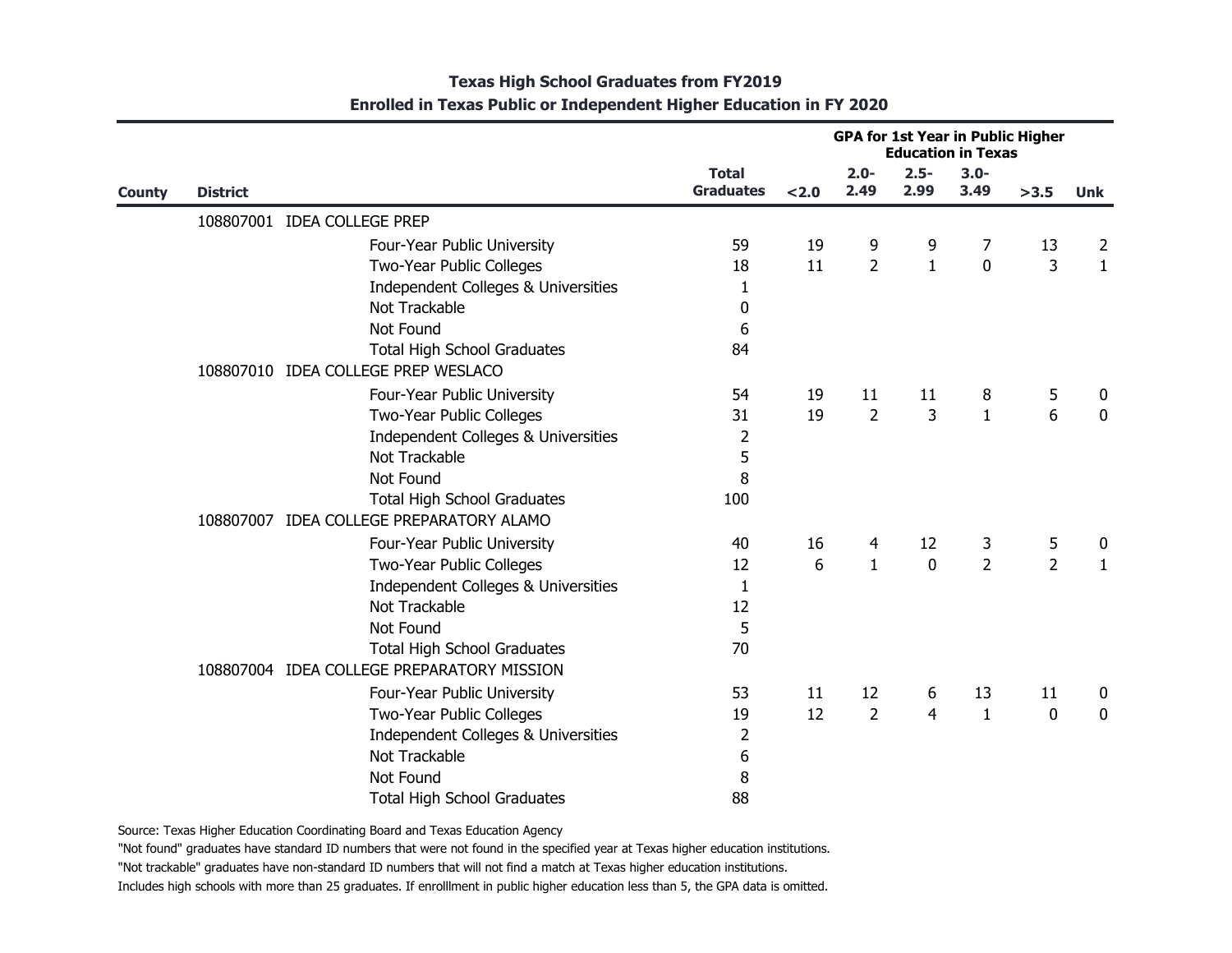| <b>County</b> |                 |                                              | <b>GPA for 1st Year in Public Higher</b><br><b>Education in Texas</b> |                |                 |                 |                 |                |             |
|---------------|-----------------|----------------------------------------------|-----------------------------------------------------------------------|----------------|-----------------|-----------------|-----------------|----------------|-------------|
|               | <b>District</b> |                                              | <b>Total</b><br><b>Graduates</b>                                      | < 2.0          | $2.0 -$<br>2.49 | $2.5 -$<br>2.99 | $3.0 -$<br>3.49 | >3.5           | <b>Unk</b>  |
|               |                 | 108807008 IDEA COLLEGE PREPARATORY PHARR     |                                                                       |                |                 |                 |                 |                |             |
|               |                 | Four-Year Public University                  | 49                                                                    | 9              | 7               | 7               | 9               | 17             | 0           |
|               |                 | Two-Year Public Colleges                     | 5                                                                     | 3              | $\overline{2}$  | $\mathbf 0$     | $\mathbf 0$     | 0              | 0           |
|               |                 | Independent Colleges & Universities          | 6                                                                     |                |                 |                 |                 |                |             |
|               |                 | Not Trackable                                | 4                                                                     |                |                 |                 |                 |                |             |
|               |                 | Not Found                                    | 10                                                                    |                |                 |                 |                 |                |             |
|               |                 | <b>Total High School Graduates</b>           | 74                                                                    |                |                 |                 |                 |                |             |
|               |                 | 108807005 IDEA COLLEGE PREPARATORY SAN BENIT |                                                                       |                |                 |                 |                 |                |             |
|               |                 | Four-Year Public University                  | 44                                                                    | 14             | 3               | 7               | 11              | 9              | 0           |
|               |                 | Two-Year Public Colleges                     | 16                                                                    | 9              | $\overline{2}$  | $\mathbf{1}$    | $\mathbf{1}$    | $\overline{2}$ | 1           |
|               |                 | Independent Colleges & Universities          | 9                                                                     |                |                 |                 |                 |                |             |
|               |                 | Not Trackable                                | 3                                                                     |                |                 |                 |                 |                |             |
|               |                 | Not Found                                    | 9                                                                     |                |                 |                 |                 |                |             |
|               |                 | <b>Total High School Graduates</b>           | 81                                                                    |                |                 |                 |                 |                |             |
|               |                 | 108807006 IDEA COLLEGE PREPARATORY SAN JUAN  |                                                                       |                |                 |                 |                 |                |             |
|               |                 | Four-Year Public University                  | 42                                                                    | 16             | 4               | 4               | 9               | 9              | 0           |
|               |                 | Two-Year Public Colleges                     | 16                                                                    | 13             | $\mathbf{1}$    | $\mathbf 0$     | $\mathbf{1}$    | $\mathbf{1}$   | $\mathbf 0$ |
|               |                 | Independent Colleges & Universities          | 4                                                                     |                |                 |                 |                 |                |             |
|               |                 | Not Trackable                                | 4                                                                     |                |                 |                 |                 |                |             |
|               |                 | Not Found                                    | 9                                                                     |                |                 |                 |                 |                |             |
|               |                 | <b>Total High School Graduates</b>           | 75                                                                    |                |                 |                 |                 |                |             |
|               |                 | 108807009 IDEA EDINBURG COLLEGE PREPARATORY  |                                                                       |                |                 |                 |                 |                |             |
|               |                 | Four-Year Public University                  | 51                                                                    | 18             | 8               | 11              | 4               | 10             | 0           |
|               |                 | Two-Year Public Colleges                     | 11                                                                    | $\overline{7}$ | $\mathbf{1}$    | 0               | $\mathbf{1}$    | 1              | 1           |
|               |                 | Independent Colleges & Universities          | 6                                                                     |                |                 |                 |                 |                |             |
|               |                 | Not Trackable                                | 4                                                                     |                |                 |                 |                 |                |             |
|               |                 | Not Found                                    | 5                                                                     |                |                 |                 |                 |                |             |
|               |                 | <b>Total High School Graduates</b>           | 77                                                                    |                |                 |                 |                 |                |             |

Source: Texas Higher Education Coordinating Board and Texas Education Agency

"Not found" graduates have standard ID numbers that were not found in the specified year at Texas higher education institutions.

"Not trackable" graduates have non-standard ID numbers that will not find a match at Texas higher education institutions.